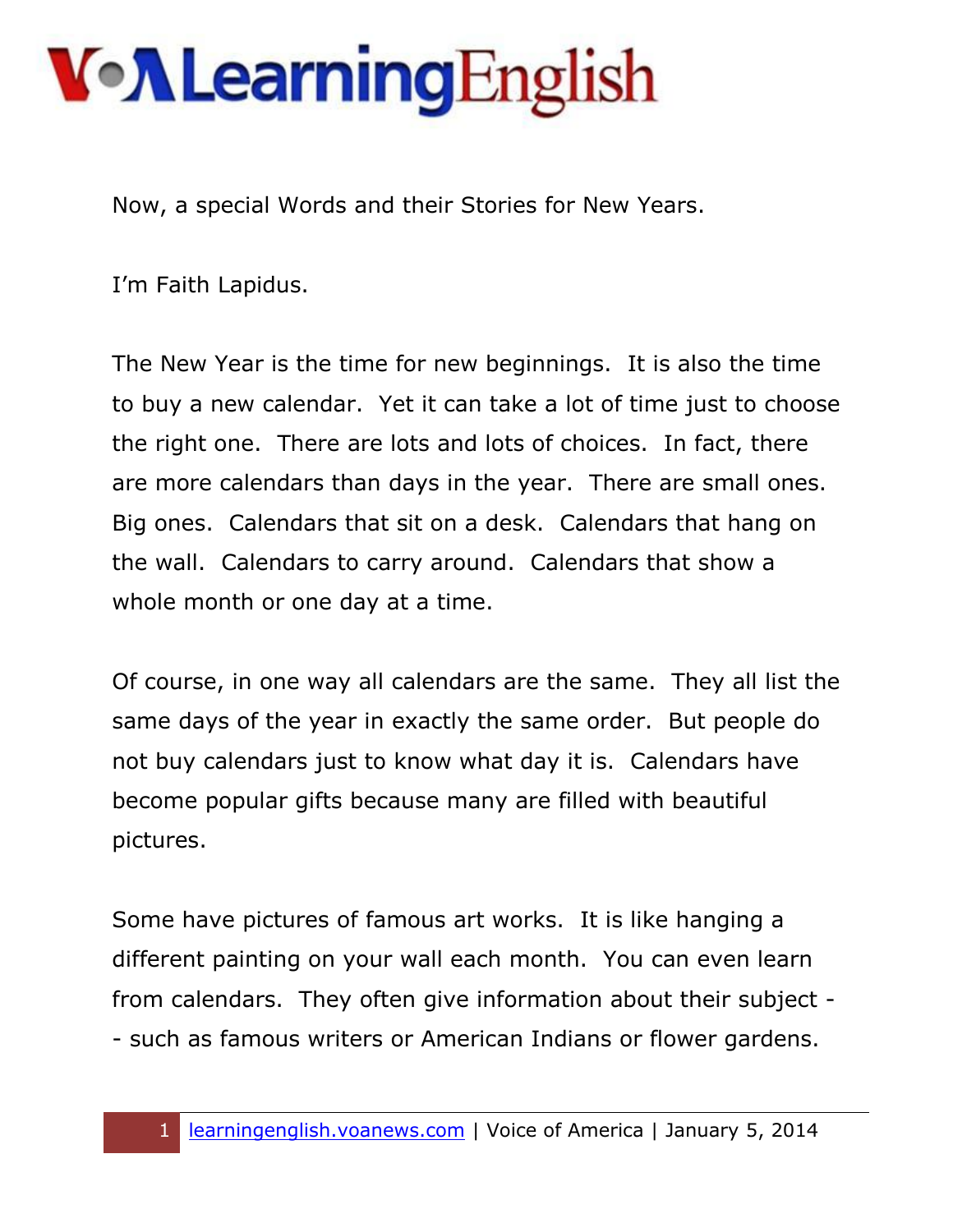## **Von Learning English**

There are calendars about food and about beautiful places in the world. Calendars about sports and about movies. Funny calendars with popular cartoon characters. Calendars of famous people, like Elvis Presley or Marilyn Monroe.

For pet lovers, there are calendars with pictures of cats doing unusual things. Three hundred sixty-five of them – one for each day of the year. Calendars of dogs wearing clothes. And calendars of beautiful women in swimming suits, not wearing much at all.

Would you rather look at pictures of cars? There are calendars with those, too. For busy mothers, there is a magnetic calendar to hang on the wall. There are even calendars for children who can draw the pictures themselves.

Some people do not just look at their calendars. They use them to write down important things they must remember, like meetings or doctor's appointments. Busy people can buy small calendars to carry around to help them organize and plan their life.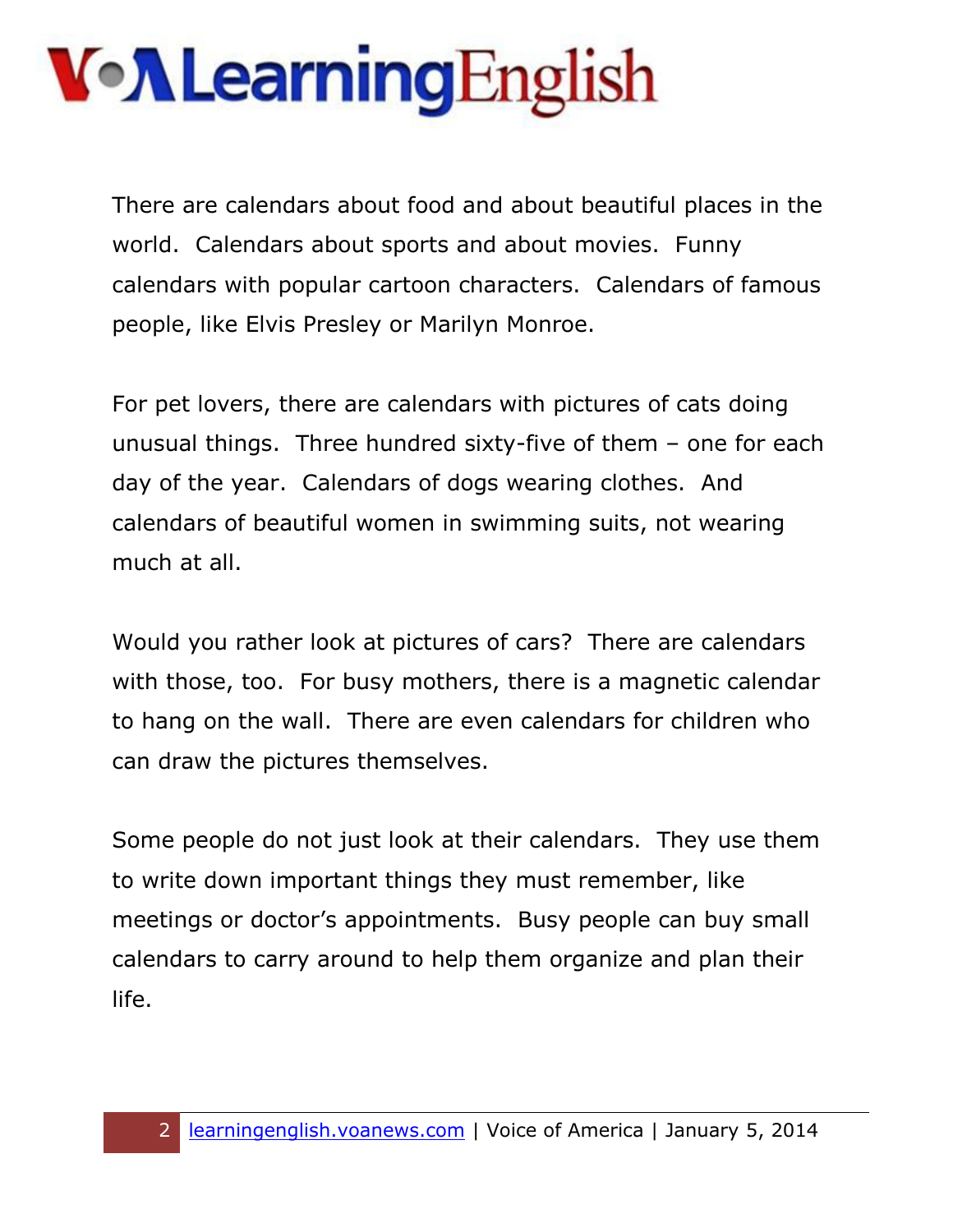## **Von Learning English**

But what if they forget to look at their calendar? Do not worry, there are electronic organizers that make sounds to remind people of things they must do. These days, if you forget something, it is getting harder and harder to find a good excuse.

A website called calendars.com sells more than 6,000 different calendars.

Some people do not like little calendars, or big ones, or noisy electronic ones. They are happy just to write down notes to themselves on small pieces of paper -- the smaller the better, usually.

These people never worry about all the time it takes them to find their small pieces of paper when they need them.

This program was written by Avi Arditti.

I'm Faith Lapidus wishing all our listeners a Happy New Year.